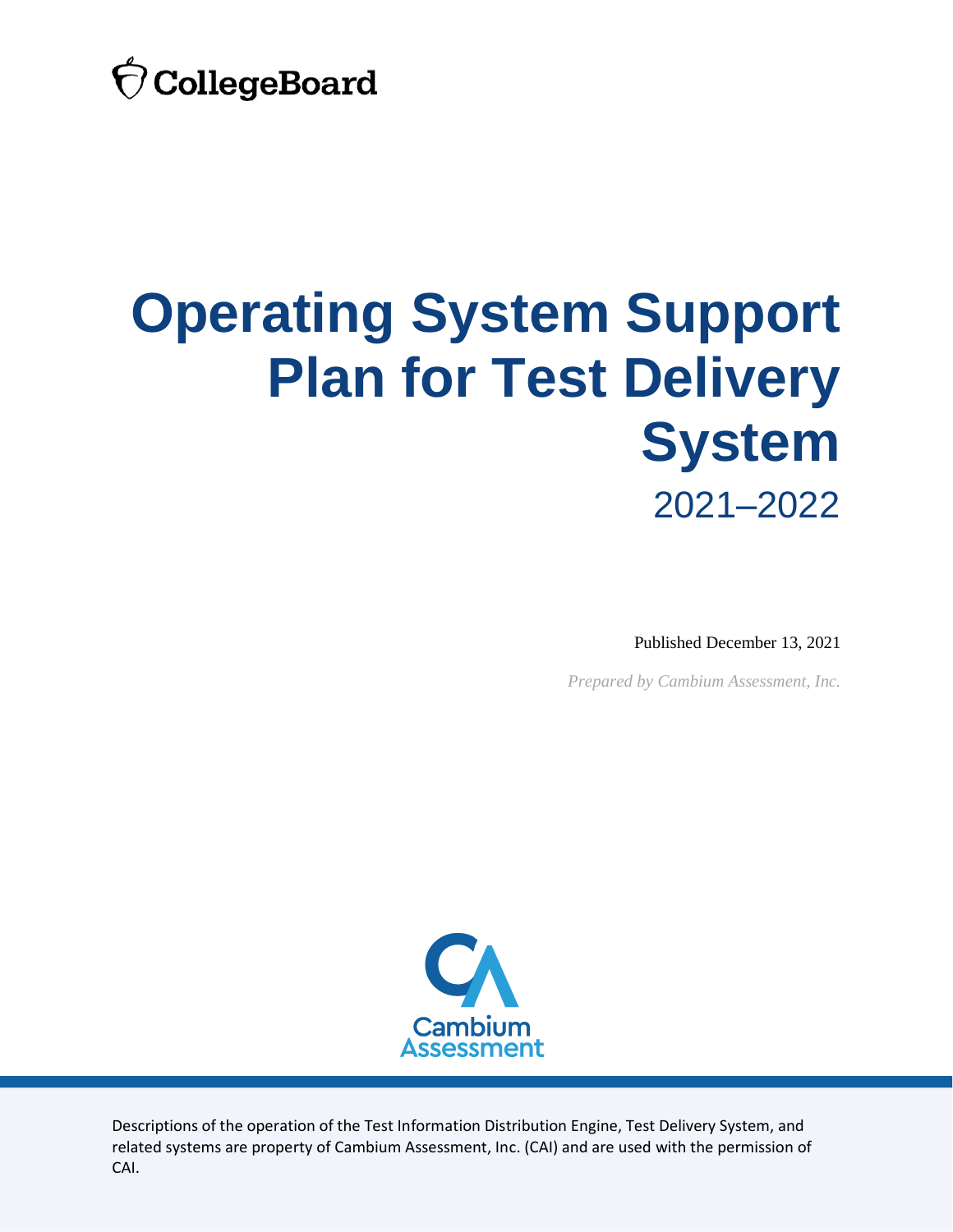## **Table of Contents**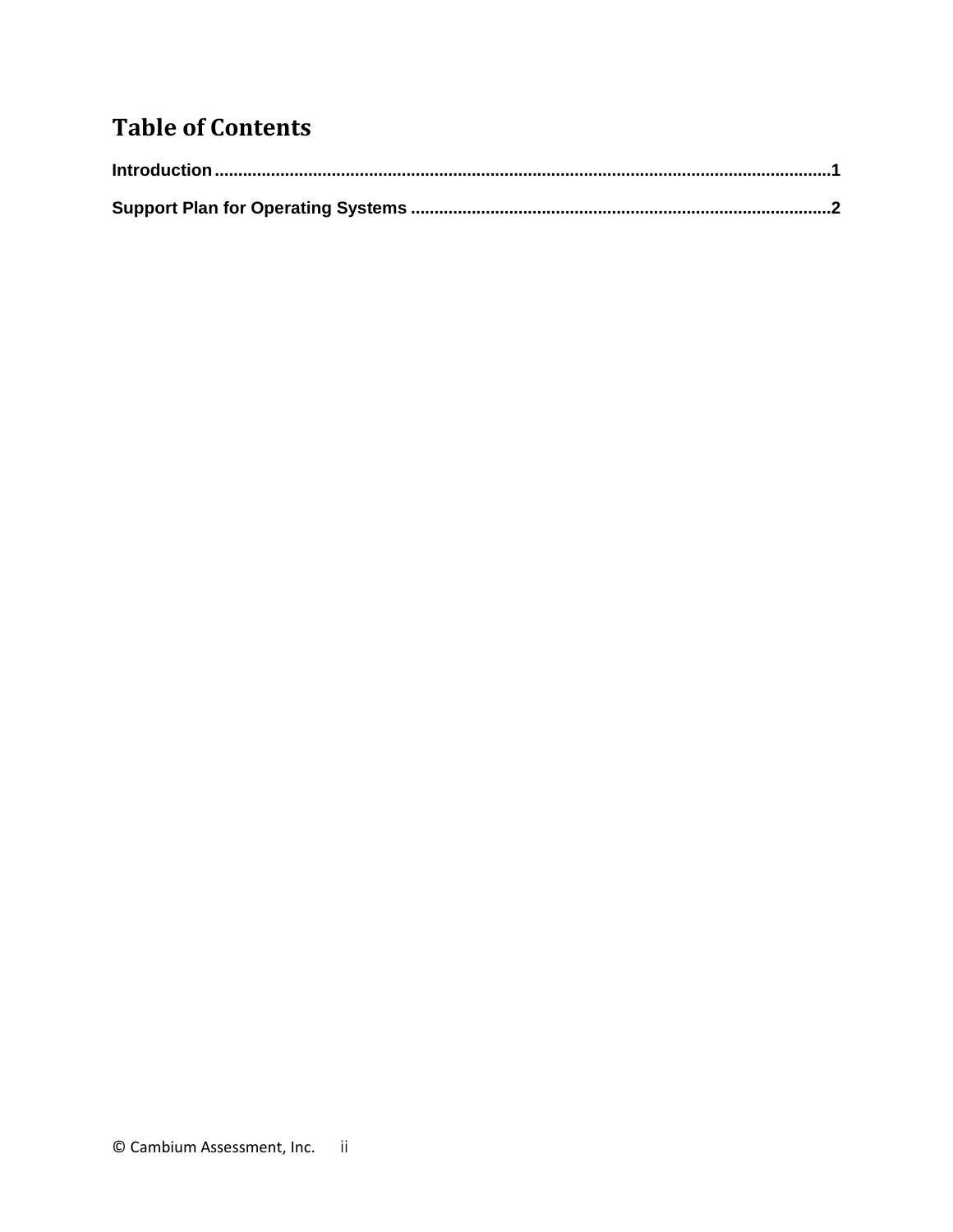## <span id="page-2-0"></span>**Introduction**

A supported operating system is one for which Cambium Assessment, Inc. (CAI) provides updates to the Secure Browser for that operating system. CAI actively tests the Secure Browser with supported operating systems to ensure compatibility and provides Secure Browser updates as needed when the supported operating systems are updated or as bugs in the Secure Browser are detected and fixed.

This document describes CAI's plan for supporting operating systems during the upcoming test administration and following years. This plan helps districts and schools manage operating system deployments based on the support timelines.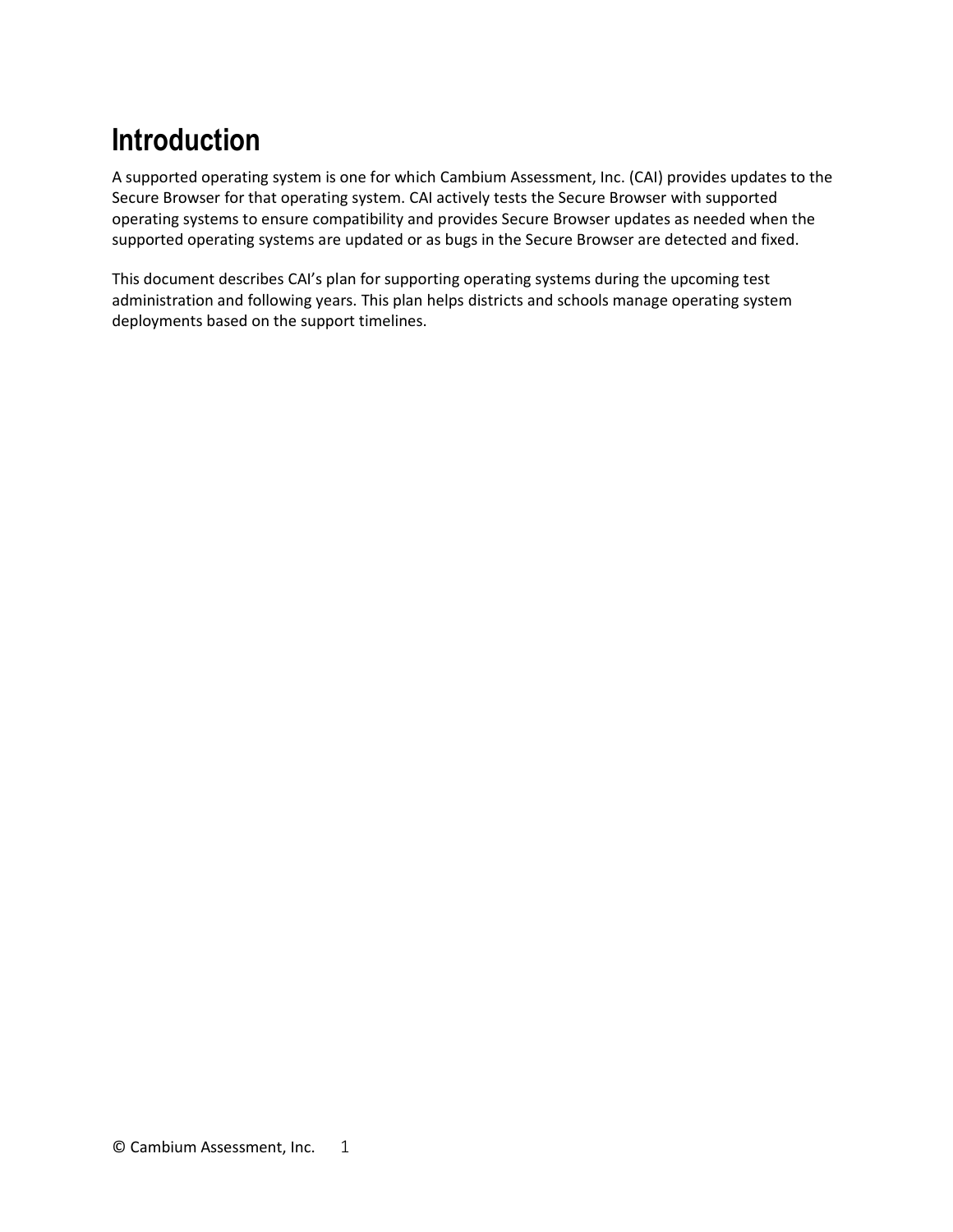## <span id="page-3-0"></span>**Support Plan for Operating Systems**

[Table 1](#page-3-1) lists the operating systems and the anticipated end-of-support dates. The shaded cells in [Table 1](#page-3-1) indicate the following:

- Yellow shading & underlining-CAI ends support for operating systems after the 2021-2022 school year.
- <span id="page-3-1"></span>• *Gray shading & italics*—CAI ends support for operating systems after the 2022–2023 school year.

| <b>Supported</b><br><b>Operating System</b>                                                               | <b>Release Date</b> | <b>Anticipated</b><br><b>End-of-Support</b><br><b>Date</b> | <b>Notes</b>                                                                                                                                                                                                                          |  |  |
|-----------------------------------------------------------------------------------------------------------|---------------------|------------------------------------------------------------|---------------------------------------------------------------------------------------------------------------------------------------------------------------------------------------------------------------------------------------|--|--|
| Windows <sup>a</sup>                                                                                      |                     |                                                            |                                                                                                                                                                                                                                       |  |  |
| 8.1 (Professional &<br>Enterprise)                                                                        | Oct. 2013           | End of 2022-<br>2023 School<br>Year                        | CAI's support for each<br>Windows operating<br>system ends ten<br>school years after its<br>release date. For the<br>most part, this<br>coincides with<br>Microsoft's official end-<br>of-life policies for its<br>operating systems. |  |  |
| 10 (Educational,<br>Professional, &<br><b>Enterprise</b><br>(Versions 1909-<br>20H2, 21H1 <sup>b</sup> )) | July 2015; rolling  | End of 2025-<br>2026 School<br>Year                        |                                                                                                                                                                                                                                       |  |  |
| 11 <sup>b</sup>                                                                                           | Expected late 2021  | To be<br>determined                                        |                                                                                                                                                                                                                                       |  |  |
| Server 2012 R2                                                                                            | Oct. 2013           | End of 2022-<br>2023 School<br>Year                        |                                                                                                                                                                                                                                       |  |  |
| Server 2016 R2                                                                                            | Oct. 2016           | End of 2025-<br>2026 School<br>Year                        |                                                                                                                                                                                                                                       |  |  |
| macOS <sup>a</sup>                                                                                        |                     |                                                            |                                                                                                                                                                                                                                       |  |  |
| 10.13                                                                                                     | Sept. 2017          | <b>End of 2021-</b><br>2022 School<br>Year                 |                                                                                                                                                                                                                                       |  |  |
| 10.14                                                                                                     | <b>Sept. 2018</b>   | <b>End of 2021-</b><br>2022 School<br>Year                 |                                                                                                                                                                                                                                       |  |  |
| 10.15                                                                                                     | Oct. 2019           | End of 2022-<br>2023 School<br>Year                        |                                                                                                                                                                                                                                       |  |  |

Table 1. Supported Operating Systems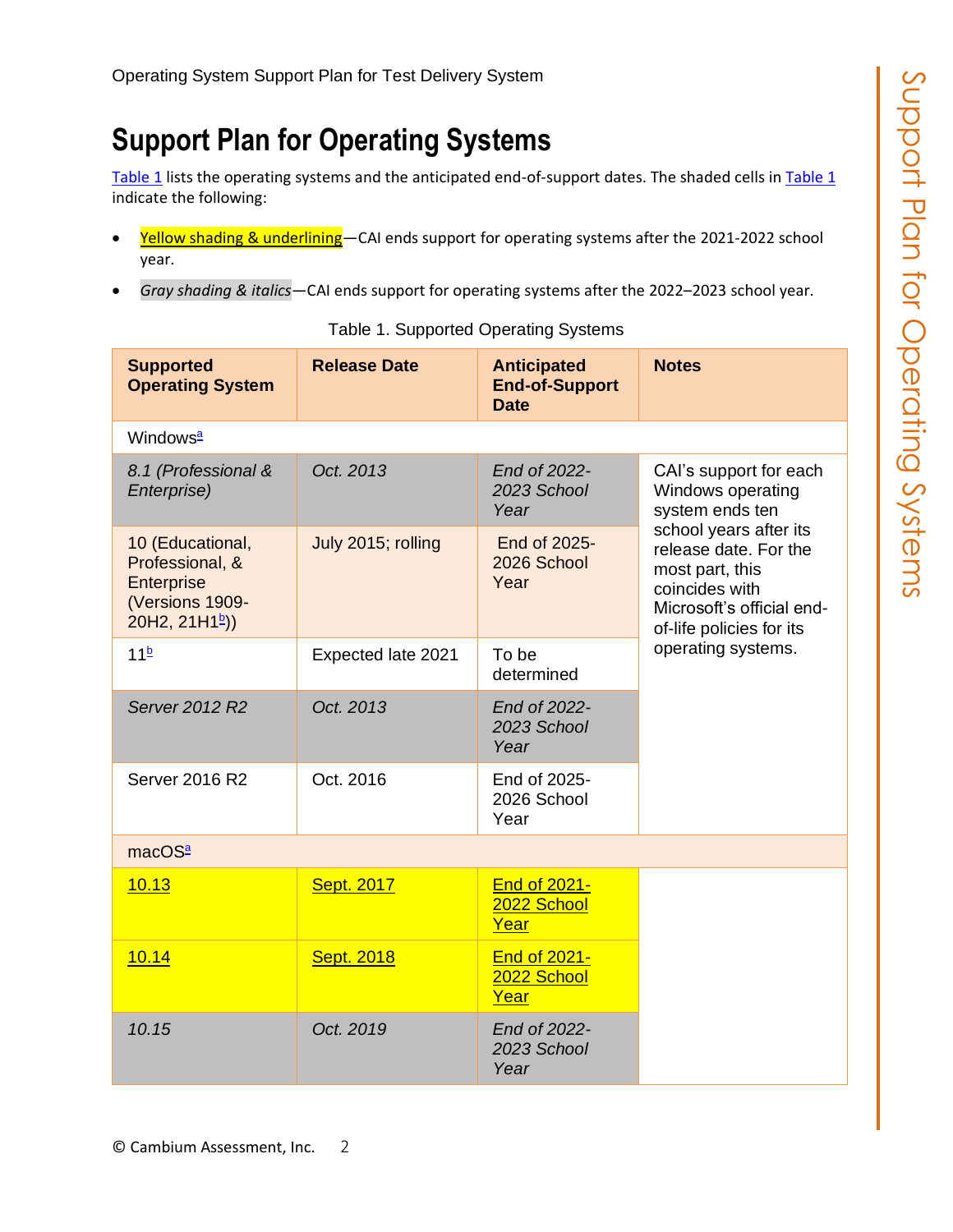| <b>Supported</b><br><b>Operating System</b> | <b>Release Date</b> | <b>Anticipated</b><br><b>End-of-Support</b><br><b>Date</b>               | <b>Notes</b>                                                                                                                                                                                                                                         |  |
|---------------------------------------------|---------------------|--------------------------------------------------------------------------|------------------------------------------------------------------------------------------------------------------------------------------------------------------------------------------------------------------------------------------------------|--|
| $11.4 - 11.6$                               | Nov. 2020           | End of 2023-<br>2024 School<br>Year                                      | As long as Apple<br>continues to release<br>new versions of<br>macOS annually, CAI<br>will support the five<br>latest versions in 2021-<br>2022. By Fall 2022,<br>CAI will transition to a<br>support policy of four<br>active versions of<br>macOS. |  |
| 12 <sup>b</sup>                             | Expected fall 2021  | End of 2024-<br>2025 School<br>Year                                      |                                                                                                                                                                                                                                                      |  |
| Linux <sup>c</sup>                          |                     |                                                                          |                                                                                                                                                                                                                                                      |  |
| Fedora 32 LTS<br>(Gnome)                    | <b>April 2020</b>   | End of 2021-<br>2022 School<br>Year                                      | <b>Official Fedora support</b><br>typically ends one to<br>two years after a<br>release.                                                                                                                                                             |  |
| Fedora 33 LTS<br>(Gnome) <sup>b</sup>       | Oct. 2020           | End of 2021-<br>2022 School<br>Year                                      |                                                                                                                                                                                                                                                      |  |
| Ubuntu 18.04 LTS<br>(Gnome)                 | April 2018          | End of 2022-<br>2023 School<br>Year                                      | Ubuntu typically<br>supports long term<br>support (LTS)<br>distributions for five<br>years after a release.                                                                                                                                          |  |
| Ubuntu 20.04 LTS<br>(Gnome)                 | April 2020          | End of 2023-<br>2024 School<br>Year                                      |                                                                                                                                                                                                                                                      |  |
| <b>iPadOS</b>                               |                     |                                                                          |                                                                                                                                                                                                                                                      |  |
| 13.7<br>14.5-14.8<br>15.1                   | Sept. 2019; rolling | CAI supports the<br>three most<br>recent major<br>releases of<br>iPadOS. | <b>Supported iPads:</b><br>All 9.7" or larger iPads<br>running a supported<br>version of iPadOS.                                                                                                                                                     |  |